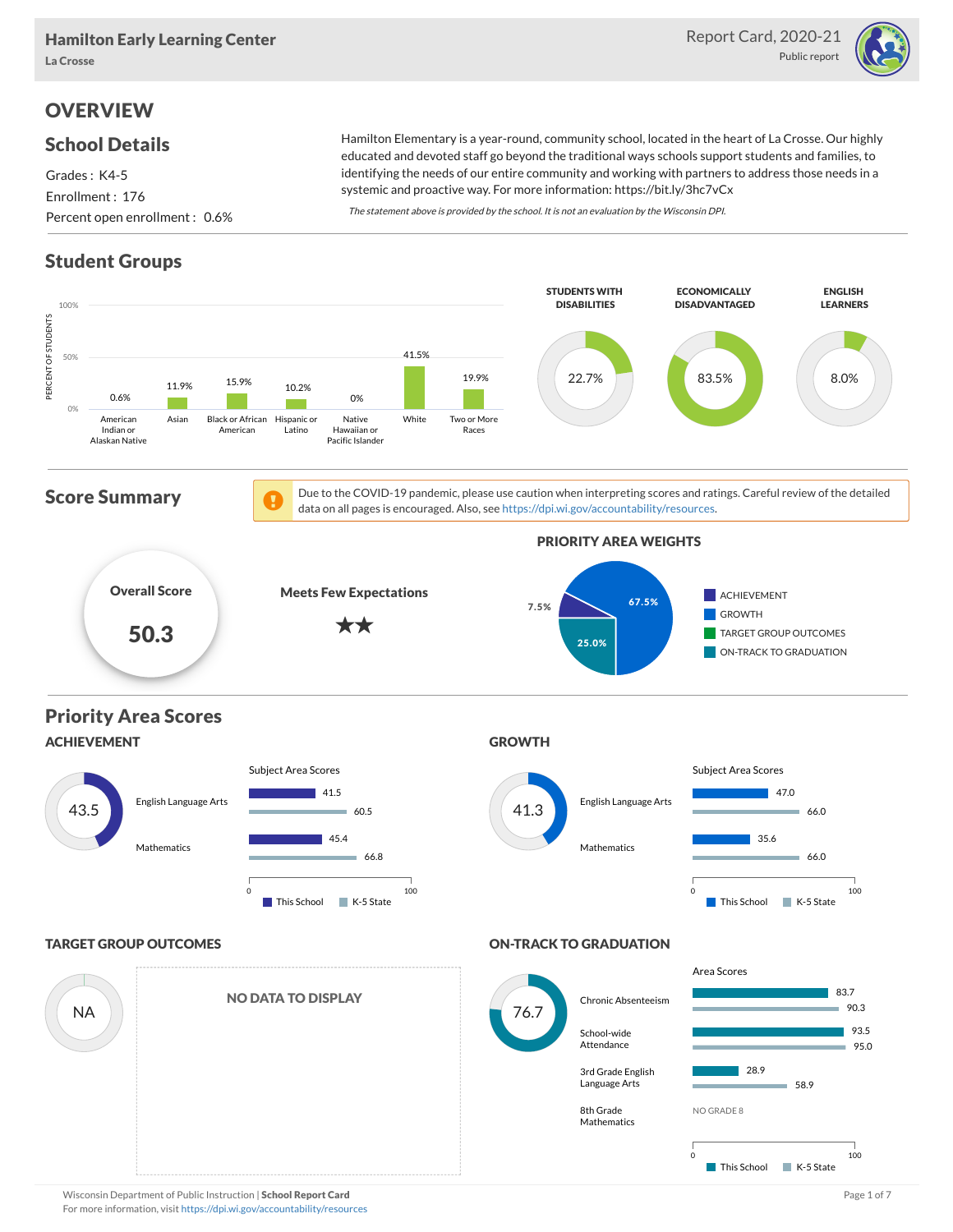

# ACHIEVEMENT

This priority area summarizes how this school's students performed on state assessments using a points-based proficiency system that gives partial credit for Basic test performance and extra credit for Advanced performance. The score is a multi-year average of English language arts and mathematics subscores.



## Student Group Achievement, 2020-21 (for information only)

Group size is given in parentheses. Groups with fewer than 20 students are not displayed.

#### ENGLISH LANGUAGE ARTS



#### Performance Levels by Year

These graphs show school-wide percentages and group sizes of students performing at each level.

#### ENGLISH LANGUAGE ARTS



#### **MATHEMATICS**

**MATHEMATICS** 



Wisconsin Department of Public Instruction | School Report Card Page 2 of 7 and 2008 and 2009 and 2 of 7 and 2 of 7

For more information, visit <https://dpi.wi.gov/accountability/resources>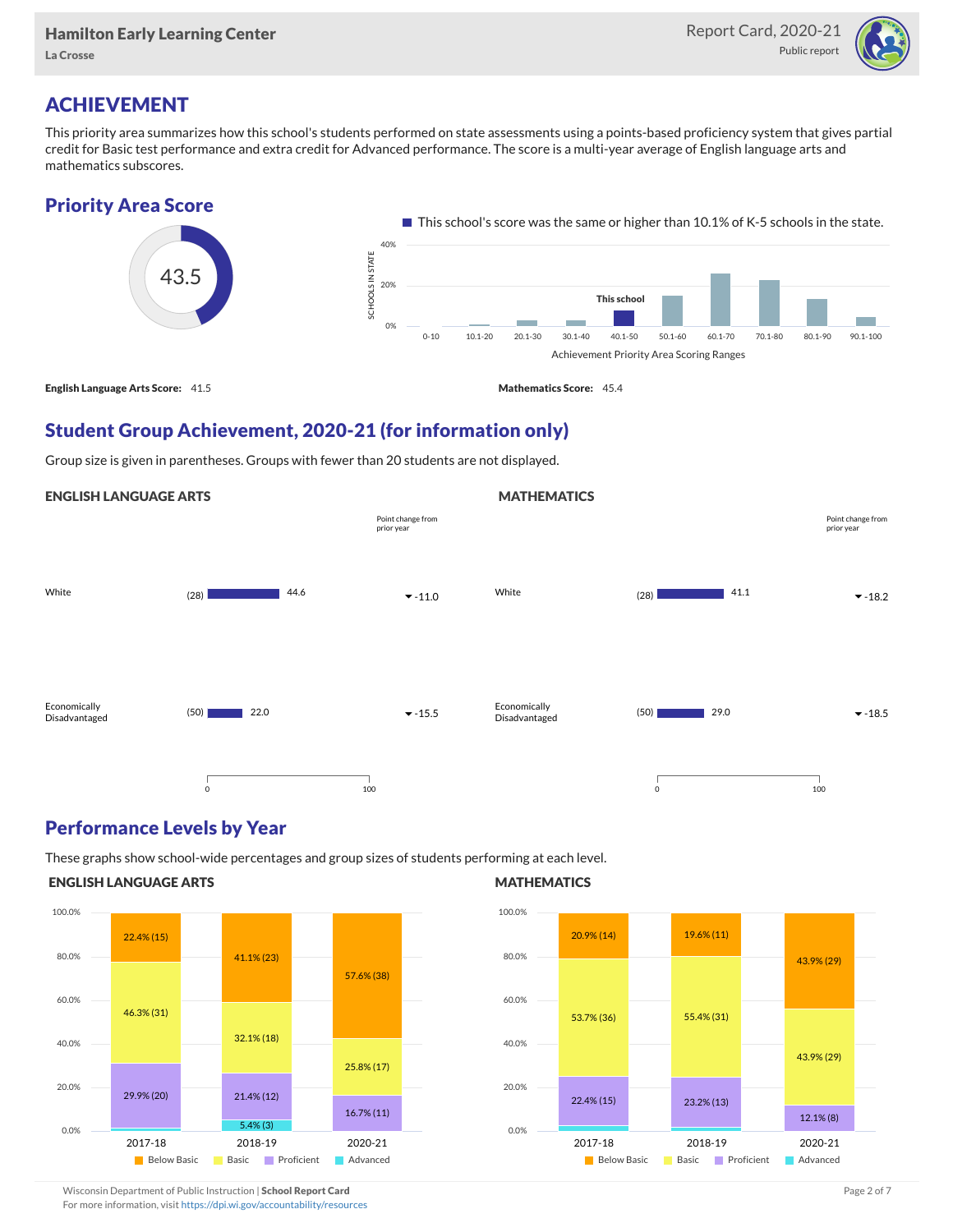

# ACHIEVEMENT - ADDITIONAL INFORMATION

The data on this page is for information only.

# Test Participation Rates, 2020-21

| <b>ENGLISH LANGUAGE ARTS</b> |                             | <b>MATHEMATICS</b> |                             |  |  |  |  |  |
|------------------------------|-----------------------------|--------------------|-----------------------------|--|--|--|--|--|
| All students                 | Lowest-participating group: | All students       | Lowest-participating group: |  |  |  |  |  |
|                              | White                       |                    | White                       |  |  |  |  |  |
| 90.7%                        | 85.3%                       | 90.7%              | 85.3%                       |  |  |  |  |  |

## Student Group Performance Levels by Year

Groups with any full academic year students in tested grades are shown.

#### ENGLISH LANGUAGE ARTS

|                                   |                  |           | 2017-18    |         |                |                  |          | 2018-19    |                      |                |                  |          | 2020-21    |           |                    |  |  |  |
|-----------------------------------|------------------|-----------|------------|---------|----------------|------------------|----------|------------|----------------------|----------------|------------------|----------|------------|-----------|--------------------|--|--|--|
|                                   | Tested<br>Total# | Advanced  | Proficient | Basic   | Below<br>Basic | Tested<br>Total# | Advanced | Proficient | Basic                | Below<br>Basic | Tested<br>Total# | Advancec | Proficient | Basic     | <b>Below Basic</b> |  |  |  |
| All Students: K-5 State           | 192,784          | 7.3%      | 35.1%      | 34.5%   | 23.2%          | 189,032          | 6.7%     | 33.7%      | 34.8%                | 24.8%          | 158,545          | 5.8%     | 31.3%      | 35.0%     | 27.9%              |  |  |  |
| <b>All Students</b>               | 67               | 1.5%      | 29.9%      | 46.3%   | 22.4%          | 56               | 5.4%     | 21.4%      | 32.1%                | 41.1%          | 66               | 0.0%     | 16.7%      | 25.8%     | 57.6%              |  |  |  |
| American Indian or Alaskan Native | $\angle 20$      | $\star$   | $\star$    | $\star$ | $\star$        | $\overline{20}$  | $\star$  | $\star$    | $\star$              | $\star$        | $\angle 20$      | $\star$  | $\star$    | $\ddot{}$ |                    |  |  |  |
| Asian                             | $\sim 20$        | $\star$   | $\star$    | $\star$ | $\star$        | $\sim 20$        | $\star$  | $\star$    | $\star$              | $\star$        | $\angle 20$      | $\star$  | $\star$    | $\ddot{}$ |                    |  |  |  |
| <b>Black or African American</b>  | $\leq 20$        | $\star$   | $\star$    | $\star$ | $\star$        | $\overline{20}$  | $\star$  | $\star$    | $\star$              | $\star$        | $\angle 20$      | $\star$  | $\star$    | $\ddot{}$ |                    |  |  |  |
| Hispanic or Latino                | $\angle 20$      |           | $\star$    | $\star$ | $\star$        | $\angle 20$      | $\star$  | $\star$    | $\star$              | $\star$        | $\angle 20$      | $\star$  | $\star$    |           |                    |  |  |  |
| White                             | 36               | 0.0%      | 33.3%      | 38.9%   | 27.8%          | 27               | 3.7%     | 37.0%      | 25.9%                | 33.3%          | 28               | 0.0%     | 25.0%      | 39.3%     | 35.7%              |  |  |  |
| Two or More Races                 | $\angle 20$      | $\ddot{}$ | $\star$    | $\star$ | $\star$        | $\sim 20$        | $\star$  | $\star$    | $\star$              | $\star$        | $\sim 20$        | $\star$  | $\star$    |           |                    |  |  |  |
| <b>Economically Disadvantaged</b> | 40               | 0.0%      | 30.0%      | 42.5%   | 27.5%          | 40               | 2.5%     | 17.5%      | 32.5%                | 47.5%          | 50               | 0.0%     | 8.0%       | 28.0%     | 64.0%              |  |  |  |
| <b>English Learners</b>           | $\sim 20$        | $\ddot{}$ | $\star$    | $\star$ | $\star$        | $\angle 20$      | $\star$  | $\star$    | $\ddot{}$            | $\star$        | $\angle 20$      | $\star$  | $\star$    |           |                    |  |  |  |
| <b>Students with Disabilities</b> | $\sim 20$        | $\star$   | $\star$    | $\star$ | $\star$        | $\sim 20$        | $\star$  | $\star$    | $\ddot{\phantom{1}}$ | $\star$        | $\sim 20$        | $\star$  | $\star$    | $\star$   |                    |  |  |  |

#### **MATHEMATICS**

|                                   | 2017-18          |          |            |         |                | 2018-19          |          |            |           | 2020-21        |                  |          |            |           |                    |
|-----------------------------------|------------------|----------|------------|---------|----------------|------------------|----------|------------|-----------|----------------|------------------|----------|------------|-----------|--------------------|
|                                   | Tested<br>Total# | Advanced | Proficient | Basic   | Below<br>Basic | Tested<br>Total# | Advanced | Proficient | Basic     | Below<br>Basic | Tested<br>Total# | Advanced | Proficient | Basic     | <b>Below Basic</b> |
| All Students: K-5 State           | 193,134          | 11.3%    | 35.2%      | 32.5%   | 21.0%          | 189,328          | 12.0%    | 34.8%      | 32.0%     | 21.2%          | 158,380          | 10.1%    | 32.3%      | 32.1%     | 25.6%              |
| All Students                      | 67               | 3.0%     | 22.4%      | 53.7%   | 20.9%          | 56               | 1.8%     | 23.2%      | 55.4%     | 19.6%          | 66               | 0.0%     | 12.1%      | 43.9%     | 43.9%              |
| American Indian or Alaskan Native | $\angle 20$      | $\star$  | $\star$    | ٠       | $\star$        | $\sim 20$        | $\star$  | $\star$    | $\star$   | $\star$        | $\sim 20$        | $\star$  | $\star$    |           |                    |
| Asian                             | $\sim 20$        | $\star$  | ٠          | ٠       | $\star$        | $\sim 20$        | $\star$  | $\star$    | $\star$   | $\star$        | $\sim 20$        | $\star$  | $\star$    | $\ddot{}$ |                    |
| <b>Black or African American</b>  | $\angle 20$      |          | ٠          |         | $\star$        | $\angle 20$      | $\star$  | $\star$    |           | $\star$        | $\angle 20$      | $\star$  | ٠          |           |                    |
| Hispanic or Latino                | $\angle 20$      |          | $\star$    | ٠       | $\star$        | $\angle 20$      | $\star$  | $\star$    | $\ddot{}$ | $\star$        | $\angle 20$      | $\star$  | $\star$    |           |                    |
| White                             | 36               | 2.8%     | 38.9%      | 33.3%   | 25.0%          | 27               | 3.7%     | 25.9%      | 55.6%     | 14.8%          | 28               | 0.0%     | 17.9%      | 46.4%     | 35.7%              |
| Two or More Races                 | $\sim 20$        |          | $\star$    | $\star$ | $\star$        | $\sim 20$        | $\star$  | $\star$    | $\star$   | $\star$        | $\sim 20$        | $\star$  | $\star$    |           |                    |
| <b>Economically Disadvantaged</b> | 40               | 0.0%     | 12.5%      | 55.0%   | 32.5%          | 40               | 2.5%     | 15.0%      | 57.5%     | 25.0%          | 50               | 0.0%     | 8.0%       | 42.0%     | 50.0%              |
| <b>English Learners</b>           | $\sim 20$        | ٠        | $\star$    | $\star$ | $\star$        | $\angle 20$      | $\star$  | $\star$    | $\star$   | $\star$        | $\sim 20$        | $\star$  | $\star$    |           |                    |
| <b>Students with Disabilities</b> | $\sim 20$        | $\star$  | $\star$    | $\star$ | $\star$        | $\sim 20$        | $\star$  | $\star$    |           | $\star$        | $\sim 20$        | $\star$  | $\star$    |           |                    |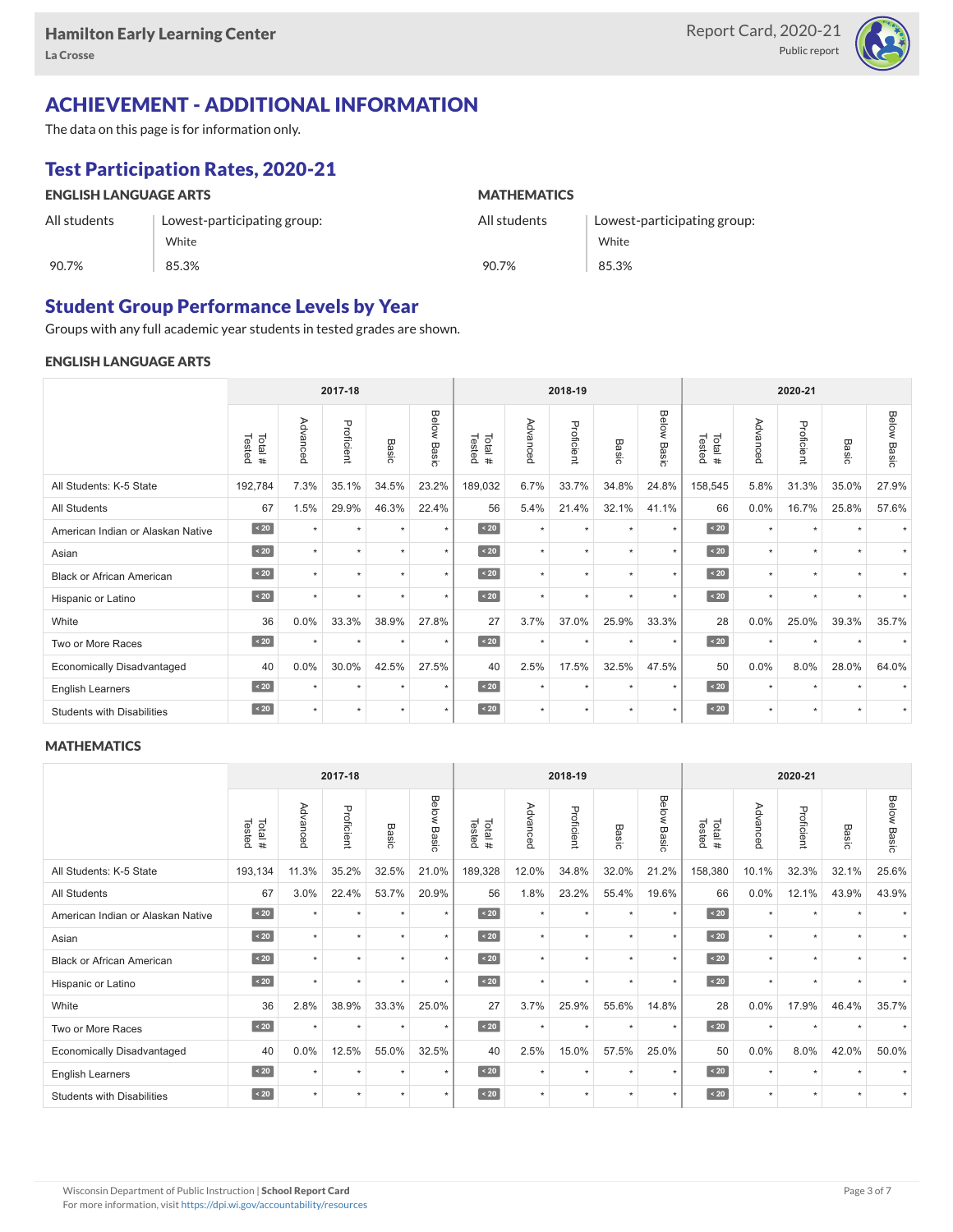

## **GROWTH**

This priority area measures year-to-year student progress on statewide tests. It uses a value-added model that seeks to control for circumstances beyond the influence of educators. A high value-added score means that on average students in the school are progressing more quickly than other, similar students. Growth is scored from 0 to 100 to match the other priority areas and is a conversion from the roughly 0 to 6 value-added score.



## Student Group Value-Added (for information only)

Value-added scores cover an approximately 0-6 range. Higher scores mean greater positive impact. A score of 3.0 is average. Group size is shown in parentheses. Groups with fewer than 20 students are not displayed. Shaded boxes indicate higher-than-average scores.

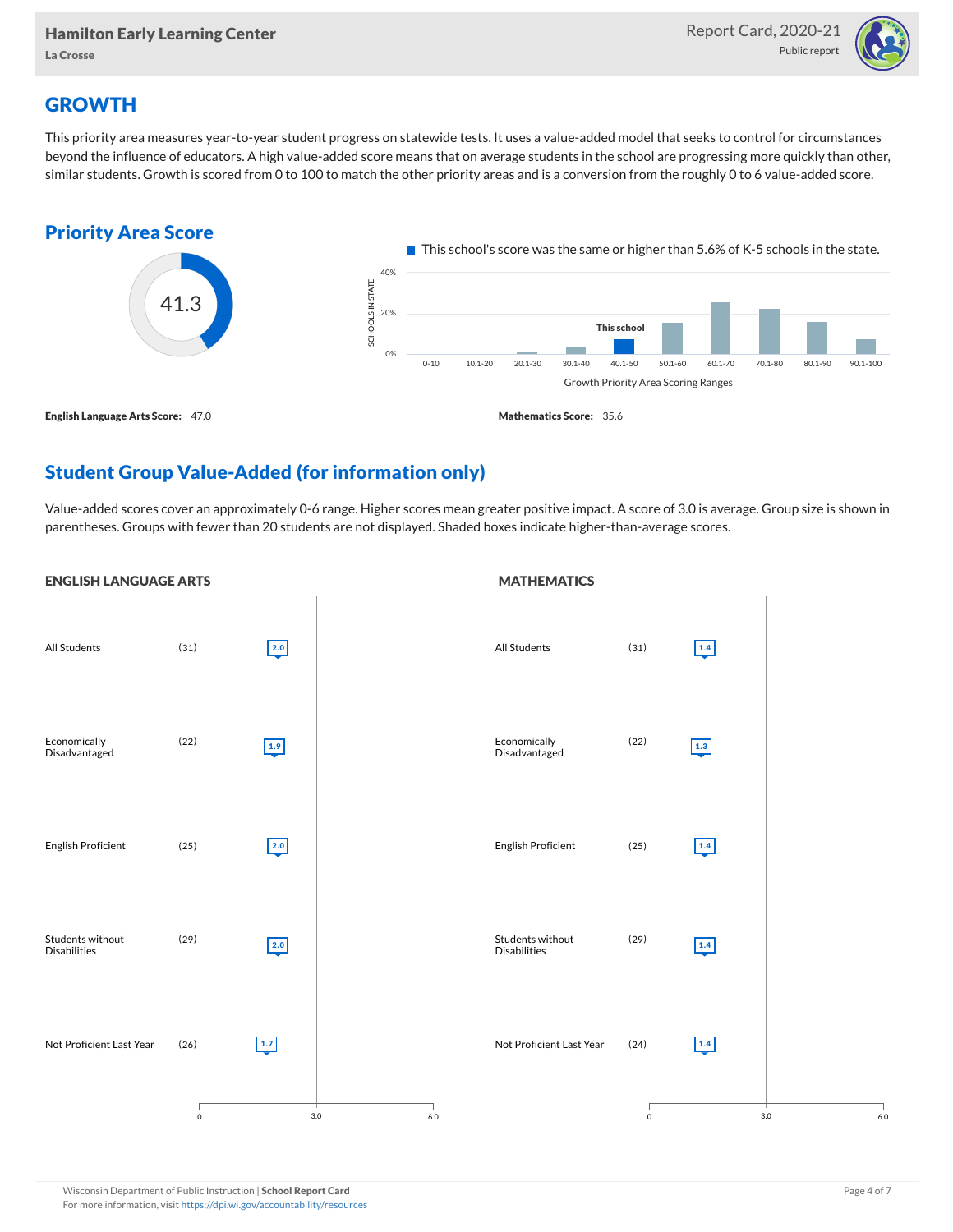

## TARGET GROUP OUTCOMES

This priority area examines outcomes for students with the lowest test scores — the Target Group. It is designed to promote equity by helping schools focus on learners who need the most support while also improving outcomes for all students. The priority area score combines component scores for achievement, growth, chronic absenteeism, and attendance or graduation rate. Data are not displayed when target groups have fewer than 20 students.

### Priority Area Score



### Component Scores

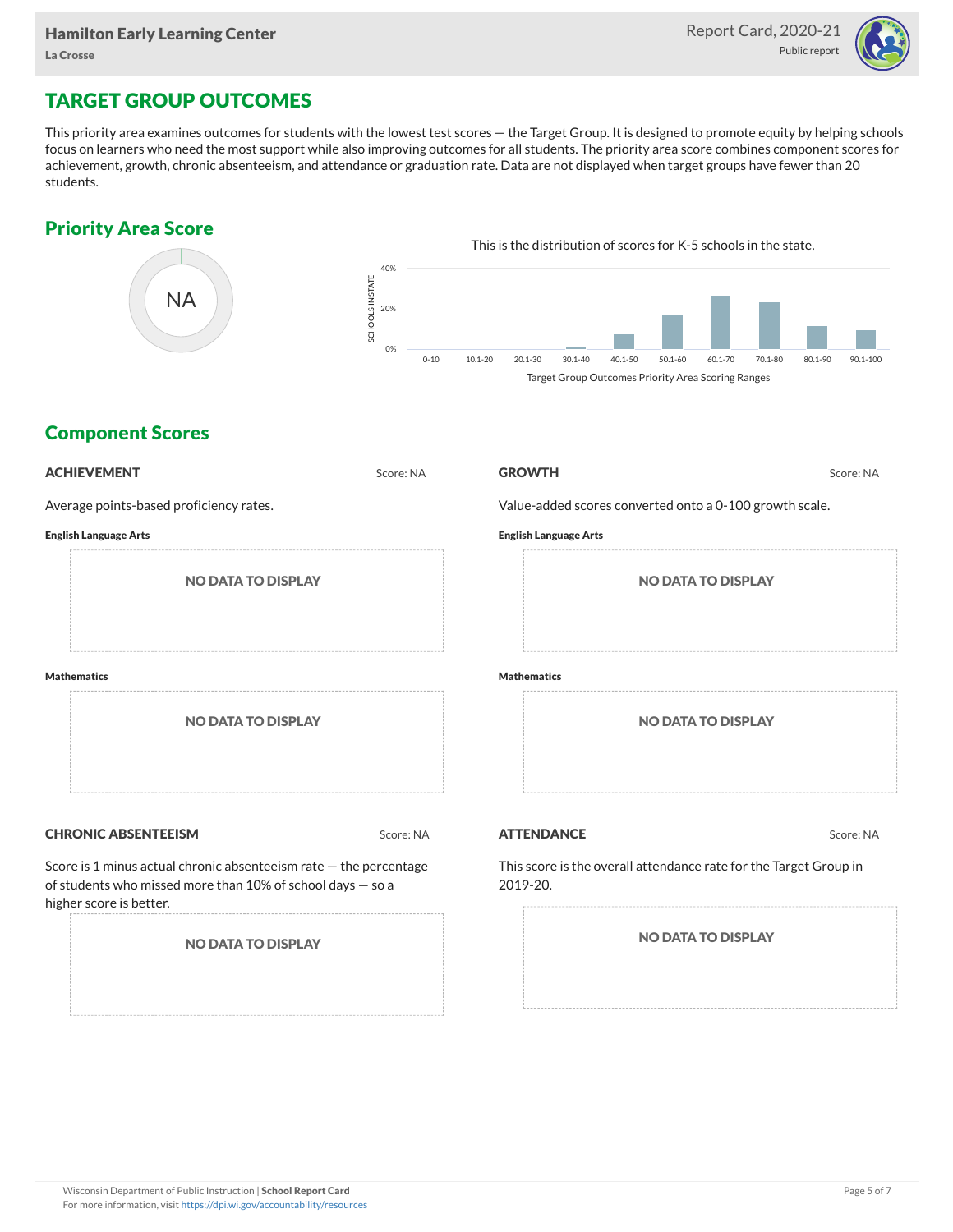

## ON-TRACK TO GRADUATION

This priority area indicates how successfully students are progressing toward completing their K-12 education. The score combines component scores for measures of student engagement and achievement.



### Component Scores



Score is 1 minus actual chronic absenteeism rate — the percentage of students who missed more than 10% of school days — so a higher score is better.



#### **SCHOOL-WIDE ATTENDANCE** Score: 93.5

This score is the overall attendance rate for the school in 2019-20.



**3RD GRADE ENGLISH LANGUAGE ARTS** Score: 28.9

Average points-based proficiency rates.



#### **8TH GRADE MATHEMATICS** Score: NA

Average points-based proficiency rates.

NO GRADE 8